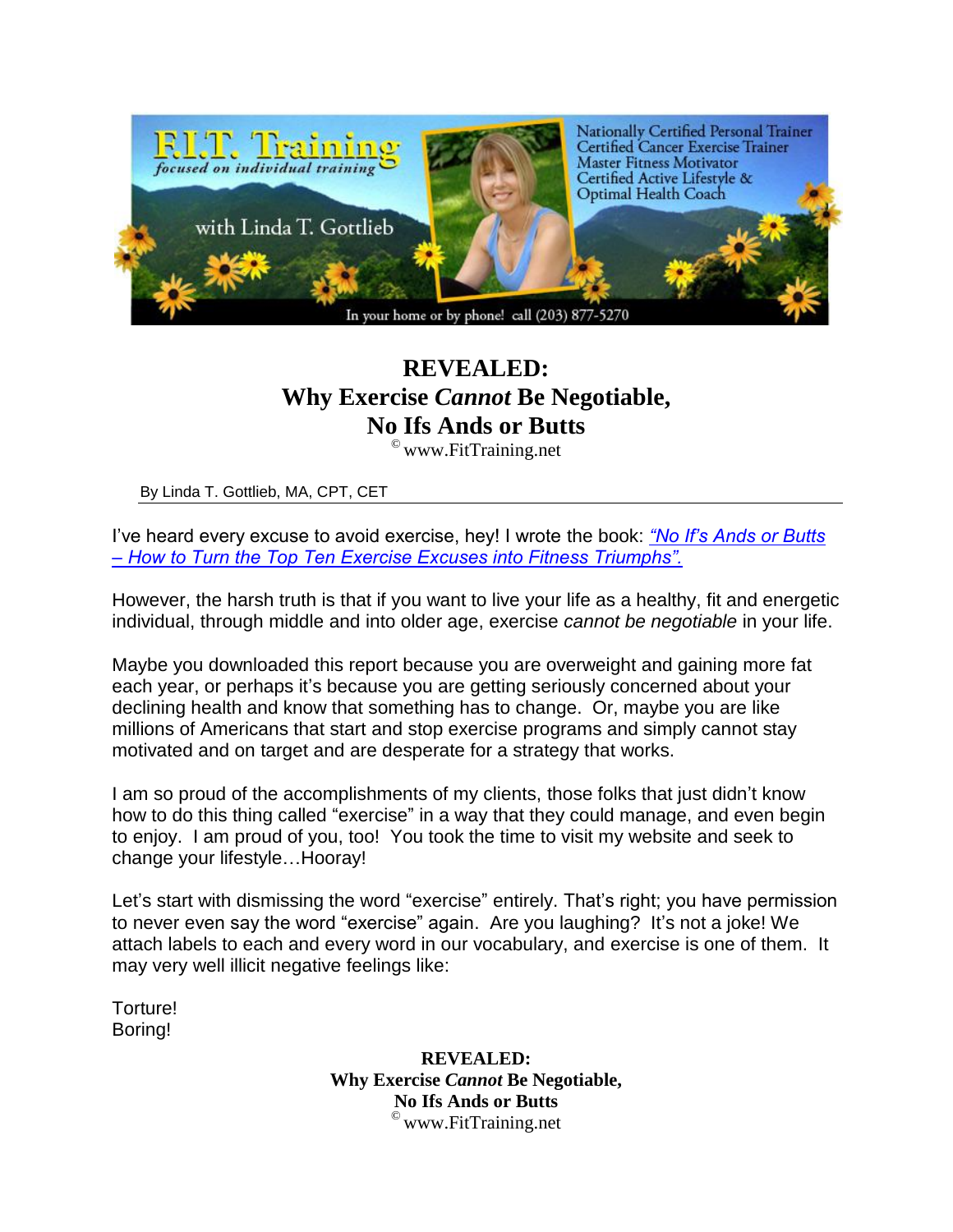Hurts! For someone else!

How about we do a little exercise right now? No, not the moving kind; the thinking, reaching back into your memory kind.

Think back to when you were 10 or 12 years old and the clock was ticking down the last 14 minutes of the school day. As you bolted from your seat and headed home, what was the first thing on your mind back then? Nine times out of ten when I do this exercise in my presentations, the responses are *some type of physical activity.* Kickball, baseball, bike riding, ice skating, jump rope, people shout out all kinds of things, usually with a big smile on their face and joy in their voices!

Why then, do we equate exercise with pain or some type of penalty? I remember another "P" word….PLAY! Let's think of dancing, rollerblading or swimming instead of that "exercise" word. Don't like any of those? It's OK, you can use alternate terms like "physical activity", "active movement" or "moving more". Better? Ahhh, much less scary, no?

So, we've done it. We've demystified the word and you have given yourself permission to believe you can do this movement thing. You can.

Here are three secrets to living a physically active life. Take them and use them in good health!

1. Just change **ONE** thing.

The incredible thing is that if you change one thing today, everything changes. You won't be seeing your path through the same eyes as the past so you are bound to view life in a slightly different way looking forward. We aren't talking about making a major commitment in time and money to do this fitness thing.

Simply walking to the mailbox once a day or around the perimeter of the grocery store every time you shop proves that you can add more physical activity in your day. You rock.

2. Do it and do it, **NOW (**for five minutes).

Every day is another opportunity to move more. Take a morning walk – outside if the weather is agreeable, or march in place inside- for five minutes. Yep, I did say five minutes. The "five minute contract" is a

> **REVEALED: Why Exercise** *Cannot* **Be Negotiable, No Ifs Ands or Butts**  $^{\circ}$  www. FitTraining.net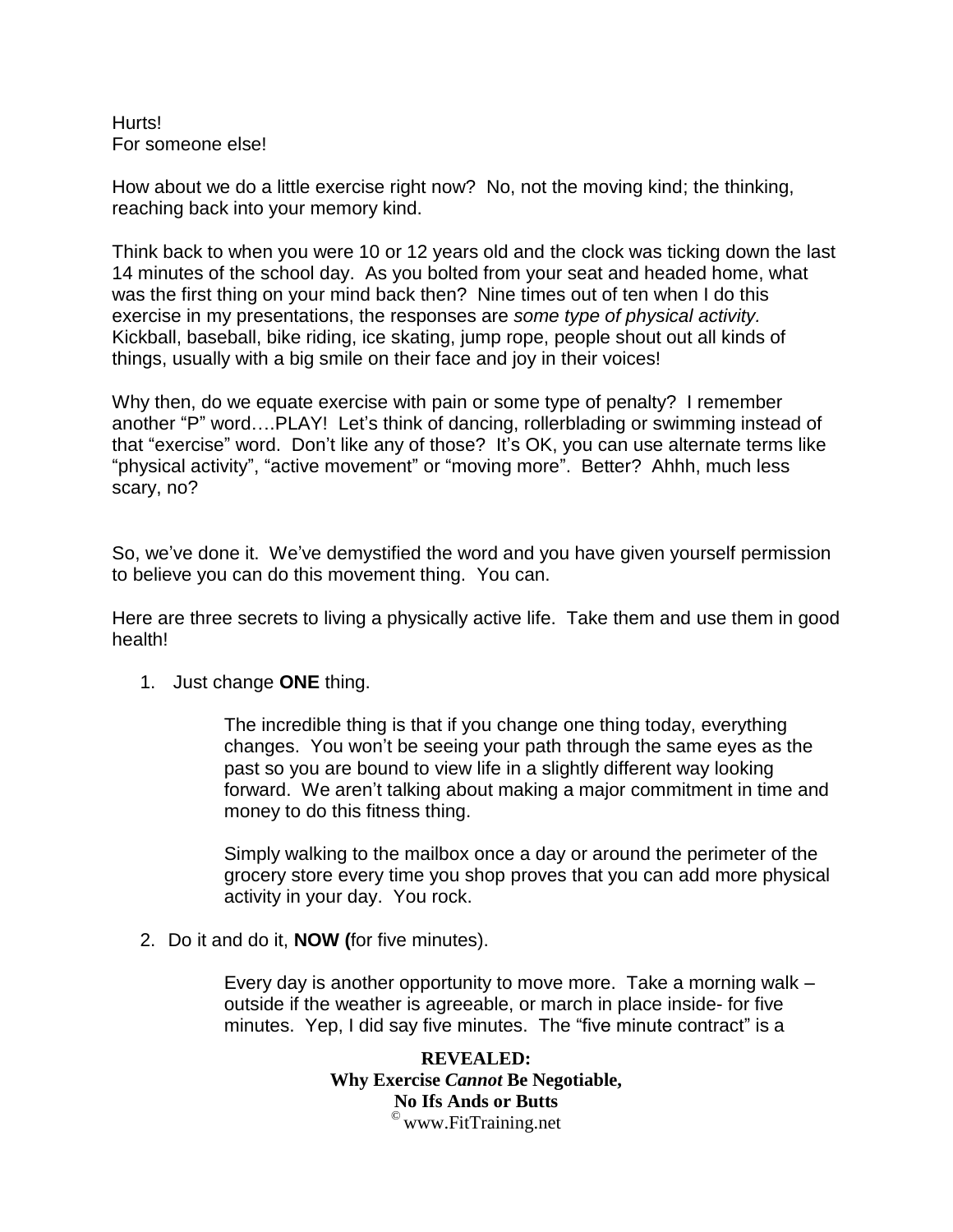powerful strategy and it can work for you, you simply need to try it. Promise yourself you will walk (swim, dance, bike) for five minutes. You have permission to stop any activity after the five minutes if you want, it's all fair. However, in my experience, after a mere five minutes of physical movement, my clients laugh and just continue on, for 15, 20 or even more minutes of joyful activity. You see, we never want to start, it's the hardest part. Giving yourself an "out" allows you to get past the initial inertia.

3. Understand Newton's **LAW** of Motion.

Speaking of inertia, Isaac's first law of motion is really the law of *inertia*. It goes loosely like this: a body at rest tends to stay at rest and a body in motion tends to stay in motion. We can apply this law (you don't want to disobey a law, do you?  $\odot$  ) to help you keep up your daily movement plan.

If you have used secret strategy #1 and changed one thing, and did it consistently, I hope it inspired you to change a few things in the coming days and weeks. Maybe it was digging out that pedometer (I know you have one) from the bottom of your drawer and started watching your daily steps increase, or increased your mailbox walks (I know some folks whose mailboxes are ¼ mile away from their house- that's good fitness!) to neighborhood or mall walks multiple times a week.

If you have successfully negotiated with yourself using the five minute contract in secret strategy #2, you have been moving consistently and perhaps getting close to the 150 minutes of moderate level activity per week (like brisk walking) the Surgeon General of the U.S. says you need to do to be a healthy American. So, this third and final secret strategy is the best of all.

Keep it up! Make today a good day and tomorrow a great one!

You may find a day or two that challenges your new, fitter, way of life, but allow Isaac Newton's law to help get you off the couch and back into the swing of things. Be, *and stay* in motion!

So, my last words to you today are:

**Sorry, you are NOT excused!** Exercise excuses may shorten your life and make it less joyful.

Human beings don't like pain, but we do love pleasure. Excuses are used to wiggle out of doing something you don't want or like to do and provide a justification for it. It's my

> **REVEALED: Why Exercise** *Cannot* **Be Negotiable, No Ifs Ands or Butts**  $^{\circ}$  www. Fit Training. net